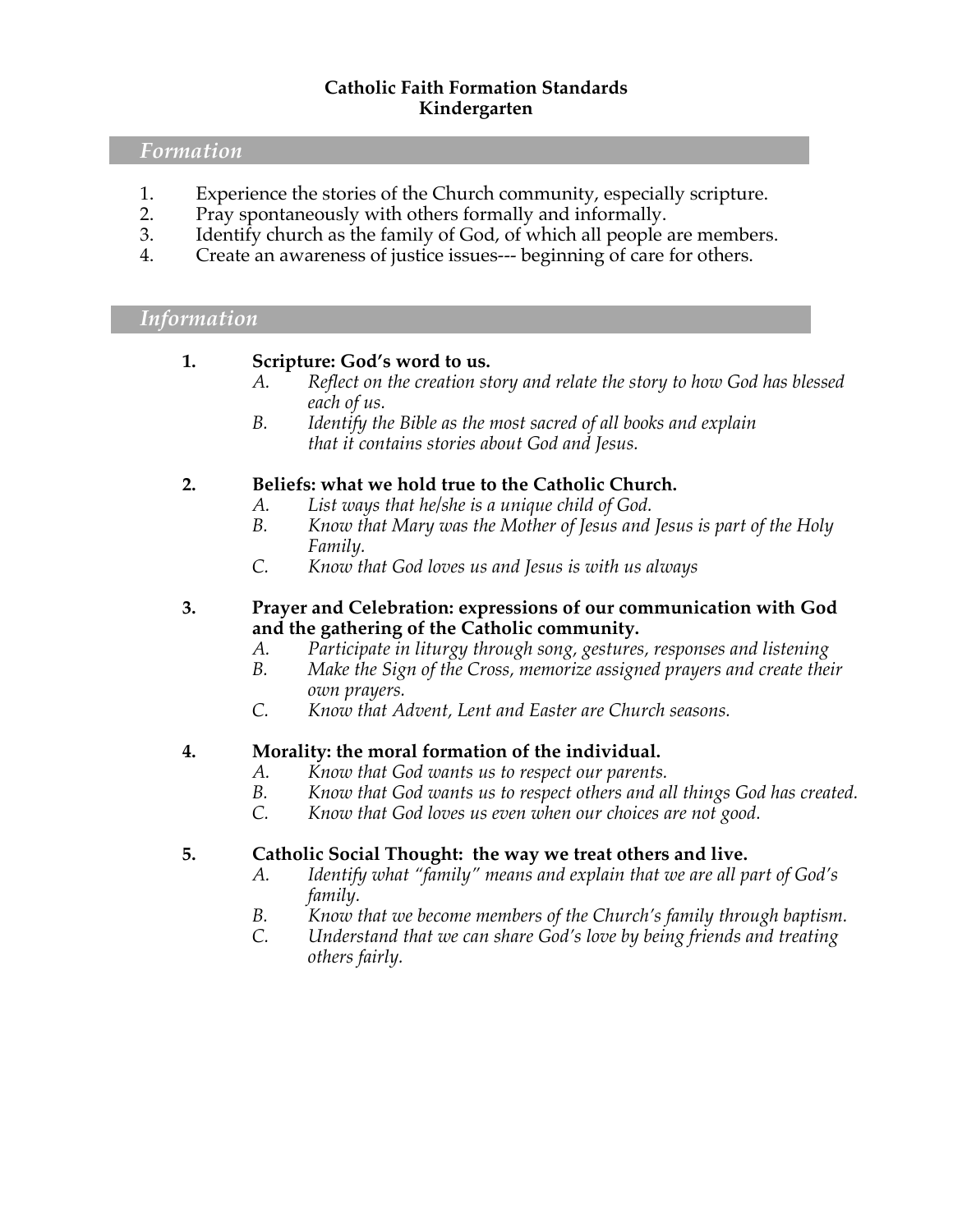#### **Catholic Faith Formation Standards Grade One**

## *Formation*

- 1. Experience the stories of the Church community, especially scripture.<br>2. Pray spontaneously with others formally and informally.
- Pray spontaneously with others formally and informally.
- 3. Identify church as the family of God, of which all people are members.
- 4. Create an awareness of justice issues--- beginning of care for others.

#### *Information*

## **1. Scripture: God's word to us.**

- *A. Listen to thematic and seasonal bible stories.*
- *B. Retell a favorite bible story through words, pictures and actions.*

## **2. Beliefs: what we hold true to the Catholic Church.**

- *A. Identify the Trinity: Father as Creator, Jesus as Teacher, and Holy Spirit as Guide.*
- *B. Recognize Mary, as the mother of Jesus.*
- *C. Know that Jesus, Mary and Joseph are members of the Holy Family.*
- *D. Introduce the holy men and women of the Church. (Saints)*

#### **3. Prayer and Celebration: expressions of our communication with God and the gathering of the Catholic community.**

- *A. Participate in liturgy by preparing a Mass with classmates.*
- *B. Experience a variety of prayer forms. (Spontaneous, rosary, memorized)*
- *C. Celebrate the liturgical seasons of the Church. (Advent, Christmas, Lent, Easter, Pentecost, Ordinary Time.)*
- *D. Know and recite certain prayers (Meal Prayer, Sign of the Cross, Hail Mary, The Lord's Prayer, Glory Be, Prayer to Guardian Angel)*
- *E. Introduce the rosary.*
- *F. Understand that at Baptism we become members of God's family.*

## **4. Morality: the moral formation of the individual.**

- *A. Know that God made everyone and we are members of God's family.*
- *B. Know that God asks us to do the right thing. (Make good choices)*
- *C. Know that we should love God and show God's love to others.*
- *D. Know that when we are sorry, God forgives us and we must forgive those who hurt us.*

- *A. Participate in a service project of the parish, family or community.*
- *B. Show respect for others and self. (The Great Commandment/Golden Rule)*
- *C. Identify and demonstrate a respect for diversity.*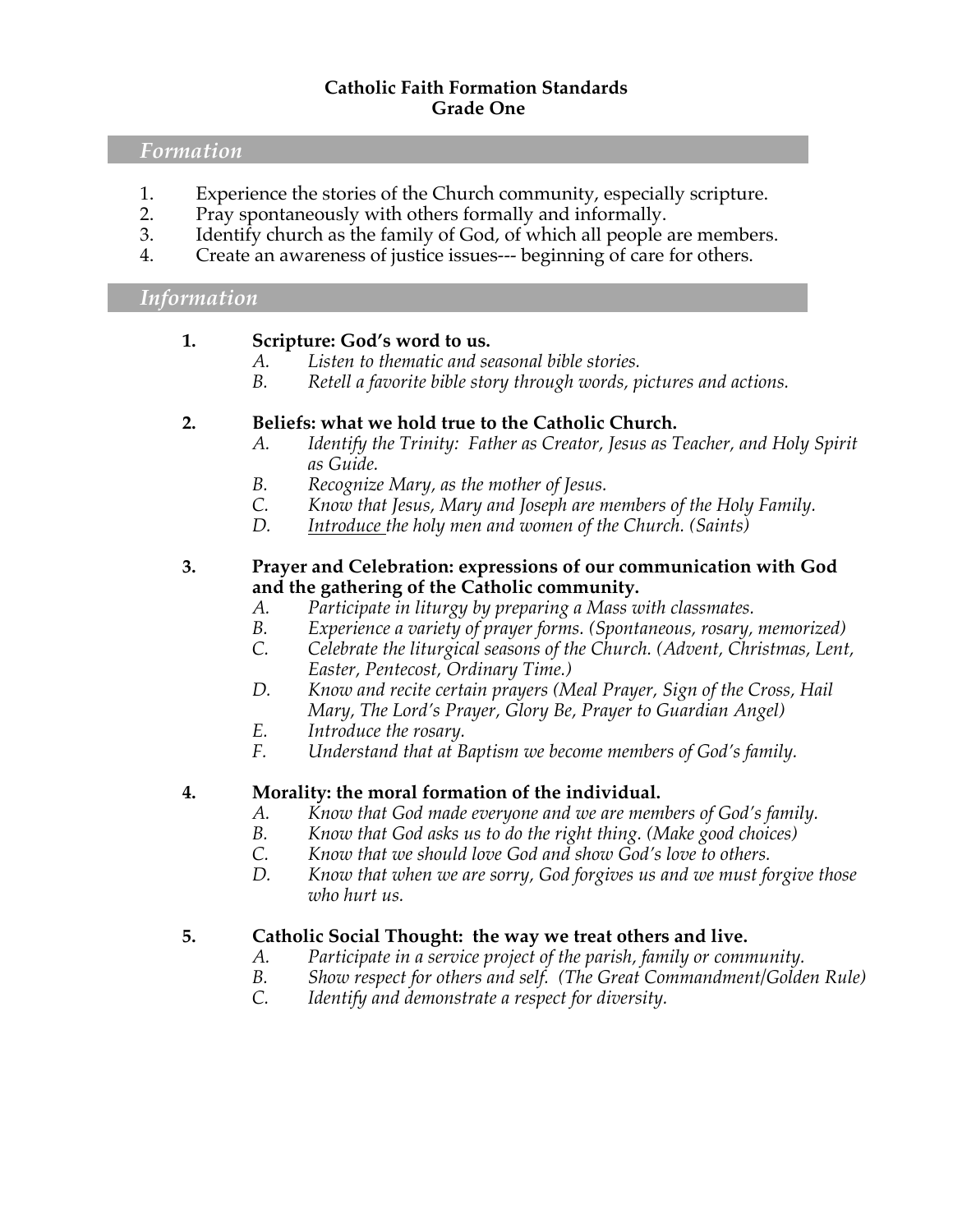#### **Catholic Faith Formation Standards Grade Two**

#### *Formation*

- 1. Experience the stories of the community, especially scripture.<br>2. Pray spontaneously with others formally and informally.
- Pray spontaneously with others formally and informally.
- 3. Identify church as the family of God, of which all people are members.
- 4. Create an awareness of justice issues--- beginning of care for others.

#### *Information*

## **1. Scripture: God's word to us.**

- *A. Read and recognize scripture stories related to the sacraments and themes of Eucharist and Reconciliation.*
- *B. Read and recognize scripture about the liturgical seasons.*
- *C. Relate scripture to their own lives.*

## **2. Beliefs: what we hold true to the Catholic Church.**

- *A. Know that the bread and wine become the body and blood of Christ.*
- *B. Understand that sacraments are signs of the loving presence of Jesus.*
- *C. Recognize the "people of God" are the Church.*
- *D. Recognize the relationship of the Trinity.*
- **3. Prayer and Celebration: expressions of our communication with God and the gathering of the Catholic community.**
	- *A. Know the parts of the Mass (Liturgy of the Word and Liturgy of the Eucharist) and Mass responses.*
	- *B. Participate in the Sacrament of Reconciliation and understand it as a sign of God's forgiveness and love.*
	- *C. Know that God calls us to forgive others through reconciliation.*
	- *D. Participate in the Sacrament of Eucharist and understand that it unites us with Jesus and the entire Church around the world.*
	- *E. Understand the role of the priest in Eucharist and Reconciliation*
	- *F. Be comfortable with both formal (The Lord's Prayer and Act of Contrition) and informal prayers (spontaneous).*
	- *G. Identify the liturgical calendar of the Church and the meanings of Advent, Christmas, Lent and Easter.*

## **4. Morality: the moral formation of the individual.**

- *A. Know that God asks us to follow the Ten Commandments.*
- *B. Understand the Law of Love*
- *C. Know that God gives us the free will to make choices.*

- *A. Understand that as followers of Jesus we have the responsibility to help others within our communities (church, school, town and world).*
- *B. Develop a respect for all people and cultures as a Christian response.*
- *C. Recognize the gifts that God has given us and to use those gifts wisely.*
- *D. Participate in a service project to heighten an awareness of those in need both locally and globally.*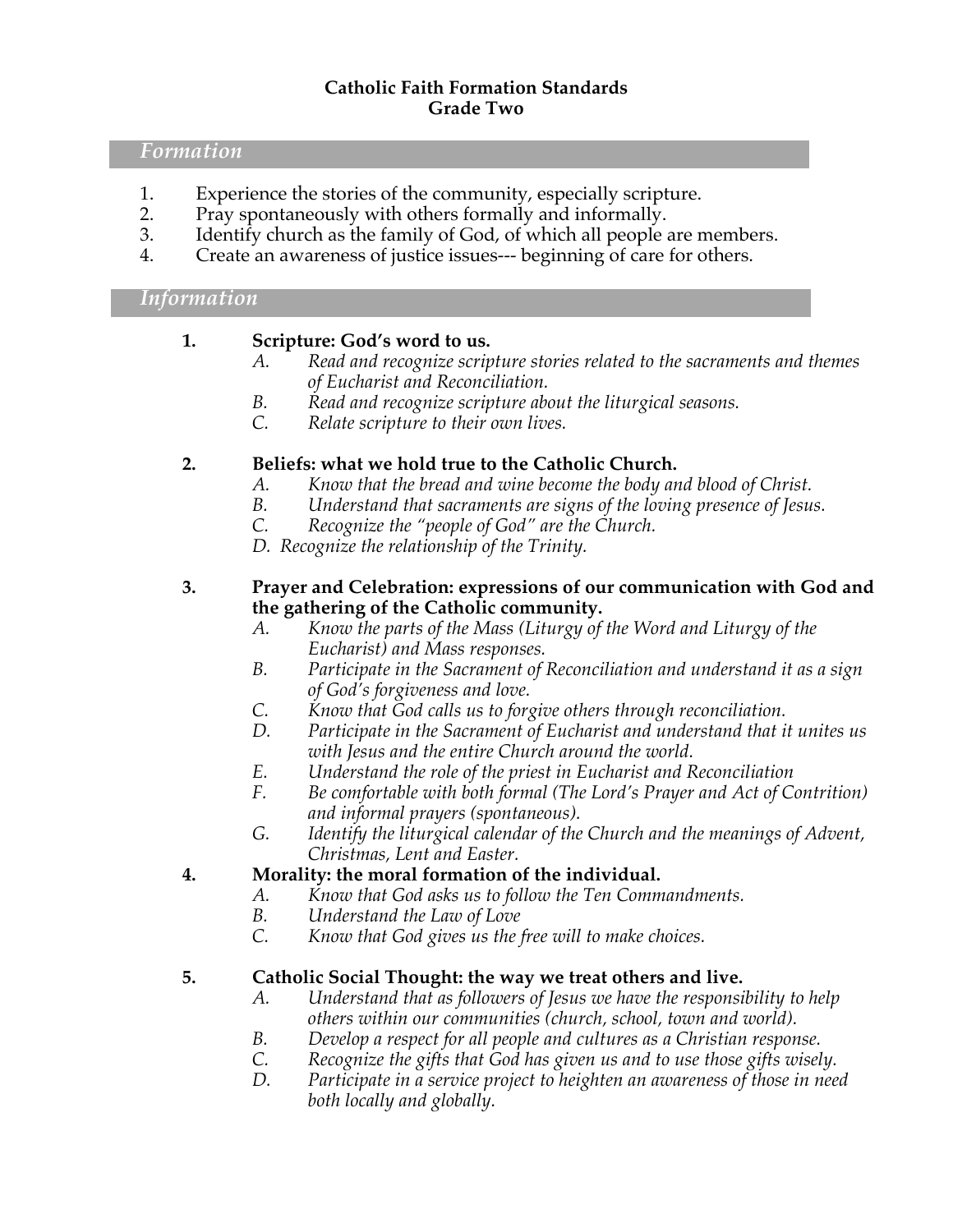#### **Catholic Faith Formation Standards** Grade Three

#### *Formation*

- 1. Experience the stories of the Church community, especially scripture.<br>2. Pray spontaneously with others formally and informally.
- Pray spontaneously with others formally and informally.
- 3. Identify church as the family of God, of which they are members.
- 4. Create an awareness of justice issues--- beginning care for others.

#### *Information*

#### **1. Scripture: God's word to us.**

- *A. Be able to locate scriptural passages in the Bible.*
- *B. Relate the scripture passage to their own faith and life.*

#### **2. Beliefs: what we hold true to the Catholic Church.**

- *A. Know that the creed is a summary of the beliefs of the Catholic Church.*
- *B. Know that the Catholic Church has a devotion to Mary, the Mother of God.*
- *C. Know that the Catholic Church is a reconciling and Eucharistic community.*
- *D. Introduce the marks of the Church: One, Holy, Catholic and Apostolic.*
- *E. Know that the Catholic Church began on Pentecost.*
- *F. Begin to understand the organizational structure of the Church (Pope, Bishop, etc.)*

#### **3. Prayer and Celebration: expressions of our communication with God and the gathering of the Catholic community.**

- *A. Understand the Mass and review the parts of the Mass.*
- *B. Experience prayer forms and other types of devotion.*
- *C. Memorize designated prayers.*
- *D. Research and discuss the lives of saints as role models for us today.*
- *E. Know that the Church year celebrates the life and teachings of Jesus.*
- *F. Describe the parish and what makes it a Catholic community.*
- *G. Know the seven sacraments and that sacraments are signs of God's love.*
- *H. Learn, pray, and understand the mysteries of the rosary.*

#### **4. Morality: the moral formation of the individual.**

- *A. Respect and value all forms of life.*
- *B. Understand that my choices not only affect me, but others as well.*

- *A. Respect the rights of others and honor the human dignity of all*
- *B. Understand the meanings of the terms Peace and Justice and relate these principles in the world.*
- *C. Appreciate diversity of people, customs and situations in the world.*
- *D. Differentiate between needs and wants.*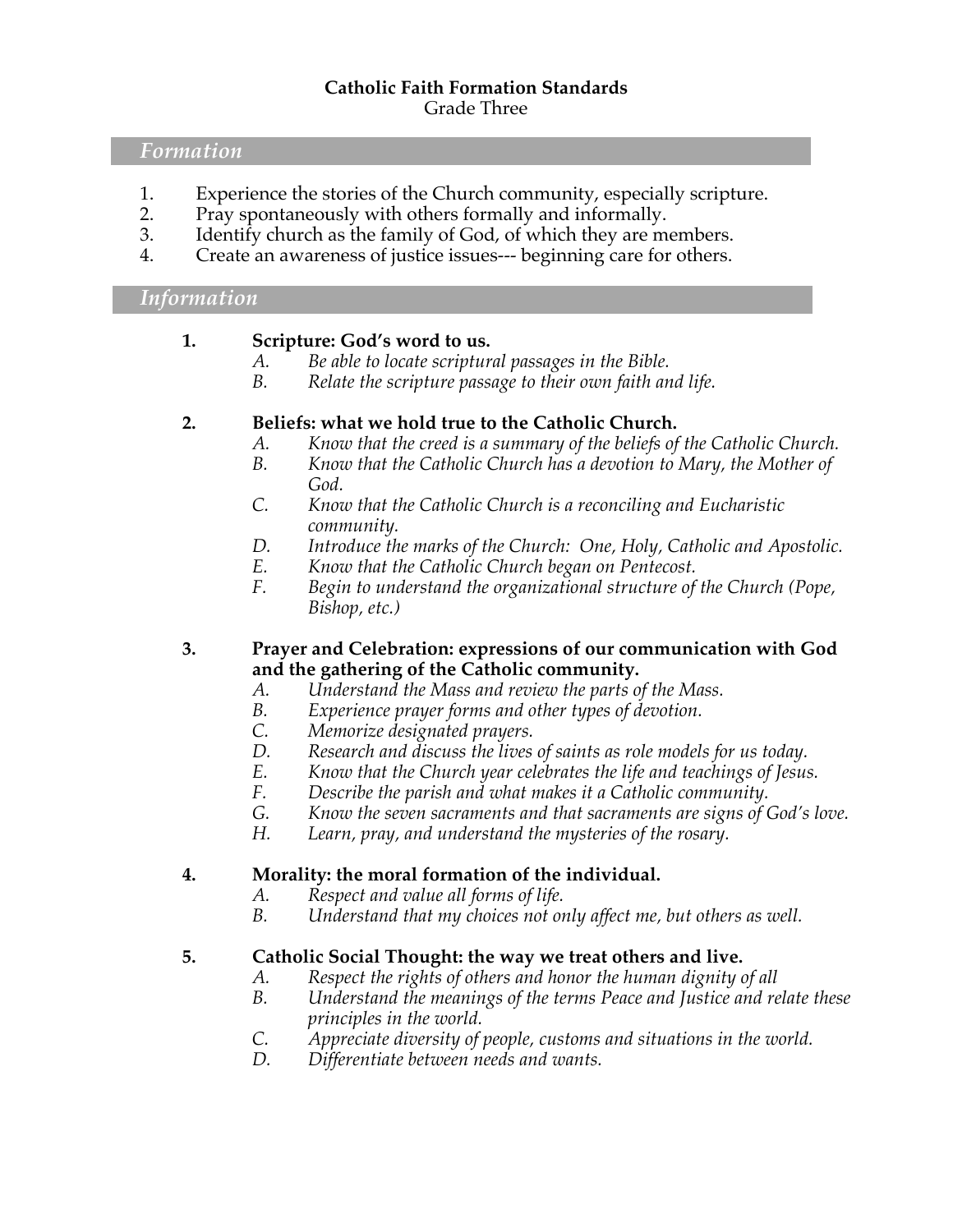## **Catholic Faith Formation Standards Grade Four**

#### *Formation*

- 1. Possess basic skills in using the bible (find cited scripture, tell Bible story in own words.)
- 2. Participate in the Sacraments as a part of community membership, especially Eucharist and Reconciliation.
- 3. Distinguish between right and wrong and identify the personal consequences of actions.
- 4. Demonstrate an awareness of Justice issues and be of service and mission to others.
- 5. Respond reverently to sacred spaces and times.

## *Information*

## **1. Scripture: God's word to us.**

- *A. Find scripture passages related to prayer, the Ten Commandments, the Beatitudes and other Bible stories.*
- *B. Relate scriptural passages to everyday life.*

## **2. Beliefs: what we hold true to the Catholic Church.**

- *A. Know that the Ten Commandments are God's law of love.*
- *B. Understand that we belong to a Church that is Catholic so everyone is included and that the Mass is a celebration of unity worldwide.*

#### **3. Prayer and Celebration: expressions of our communication with God and the gathering of the Catholic community.**

- *A. Participate in liturgy, sacraments and prayer services.*
- *B. Experience different forms of prayer within the liturgical community.*
- *C. Help plan and lead the assembly in a prayer service or liturgy.*
- *D. Recognize changes in the liturgical seasons.*
- *E. Memorize assigned prayers.*

## **4. Morality: the moral formation of the individual.**

- *A. Recite the Ten Commandments and explain how they relate to everyday life.*
- *B. Demonstrate an understanding of the Church's moral principles (The Great Commandment, The Ten Commandments, Corporal and Spiritual Works of Mercy. The Beatitudes)*
- *C. Relate how our call to be disciples of Jesus is carried out in our everyday life.*

- *A. Realize that the rights and dignity of others at all stages of life must be respected.*
- *B. Relate how respect for one's self is a loving response to God's great gift of life.*
- *C. Participate in parish and community service and mission opportunities*
- D. *Discuss what was gained and what was shared from participating in service and mission opportunities.*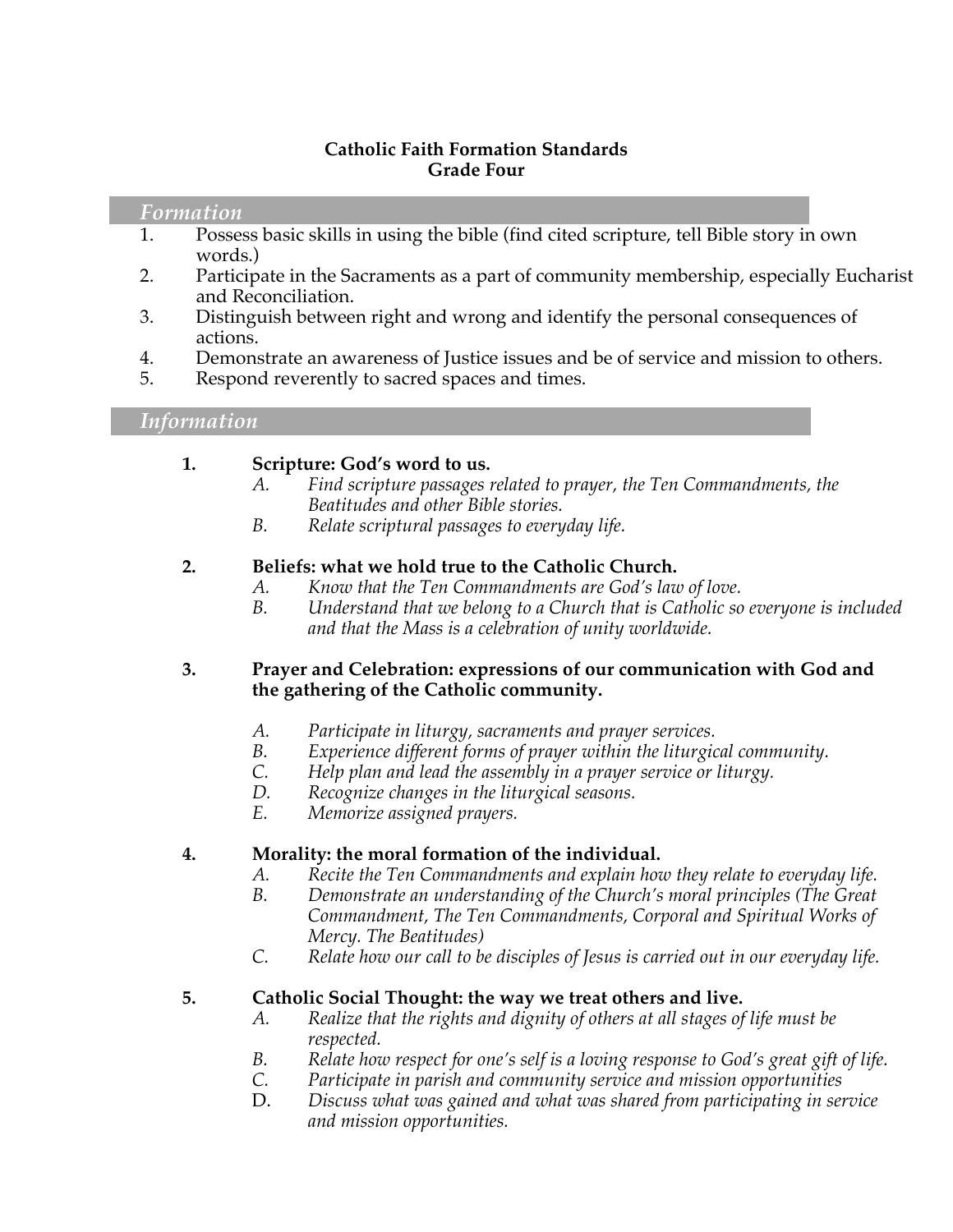## **Catholic Faith Formation Standards**

Grade Five

# *Formation*

- Possess basic skills in using the bible (find cited scripture, tell Bible story in own words.)
- 2. Participate in the Sacraments as a part of community membership, especially Eucharist and Reconciliation.
- 3. Distinguish between right and wrong and identify the personal consequences of actions.
- 4. Demonstrate an awareness of Justice issues, beginning of service and mission to others.<br>5. Respond reverently to sacred spaces and times.
- Respond reverently to sacred spaces and times.

## *Information*

## **1. Scripture: God's word to us.**

- *A. Locate passages in the Bible when given a particular chapter and verse.*
- *B. Find passages in the Bible that relate to the seven sacraments.*

## **2. Beliefs: what we hold true to the Catholic Church.**

- *A. Define the Sacraments as Initiation, Healing and Service (Vocation)*
- *B. Describe the Catholic Church's teaching about the purpose of each sacrament while exploring the symbols, words and actions used with them.*
- *C. Explain how the sacraments are God's presence to us.*
- *D. Explore further the mystery of the Holy Trinity and our call to live out the Trinitarian image.*
- *E. Define the Church's mission as building the Reign of God.*
- *F. Tell how Jesus is present in the Eucharist and how the Mass is a celebration of Unity.*
- **3. Prayer and Celebration: expressions our communication with God and the gathering of the Catholic community.**
	- *A. Understand the liturgical year with emphasis as it relates to the Paschal Mystery.*
	- *B. Practice and/or lead various prayer forms.*
	- *C. Plan and lead others in prayer services and Eucharistic liturgies.*

## **4. Morality: the moral formation of the individual.**

- *A. Discuss and apply many ways God guides our moral choices (Ten Commandments, beatitudes, Bible etc.)*
- *B. Practice forgiveness and reconciliation in daily life.*
- *C. Determine the difference between personal sin and social sin. (injustice)*
- *D. Understand that all life is sacred and a gift from God.*
- *E. Discuss the importance of our human sexuality and the importance of physical, mental, moral and spiritual balance in our lives.*

- *A. Experience opportunities to be effective witnesses to the faith on earth.*
- *B. Participate in service and projects and reflect on the impact of the project on others and the student.*
- *C. Discuss and define the Catholic Social Teachings.*
- *D. Promote the common good through personal action.*